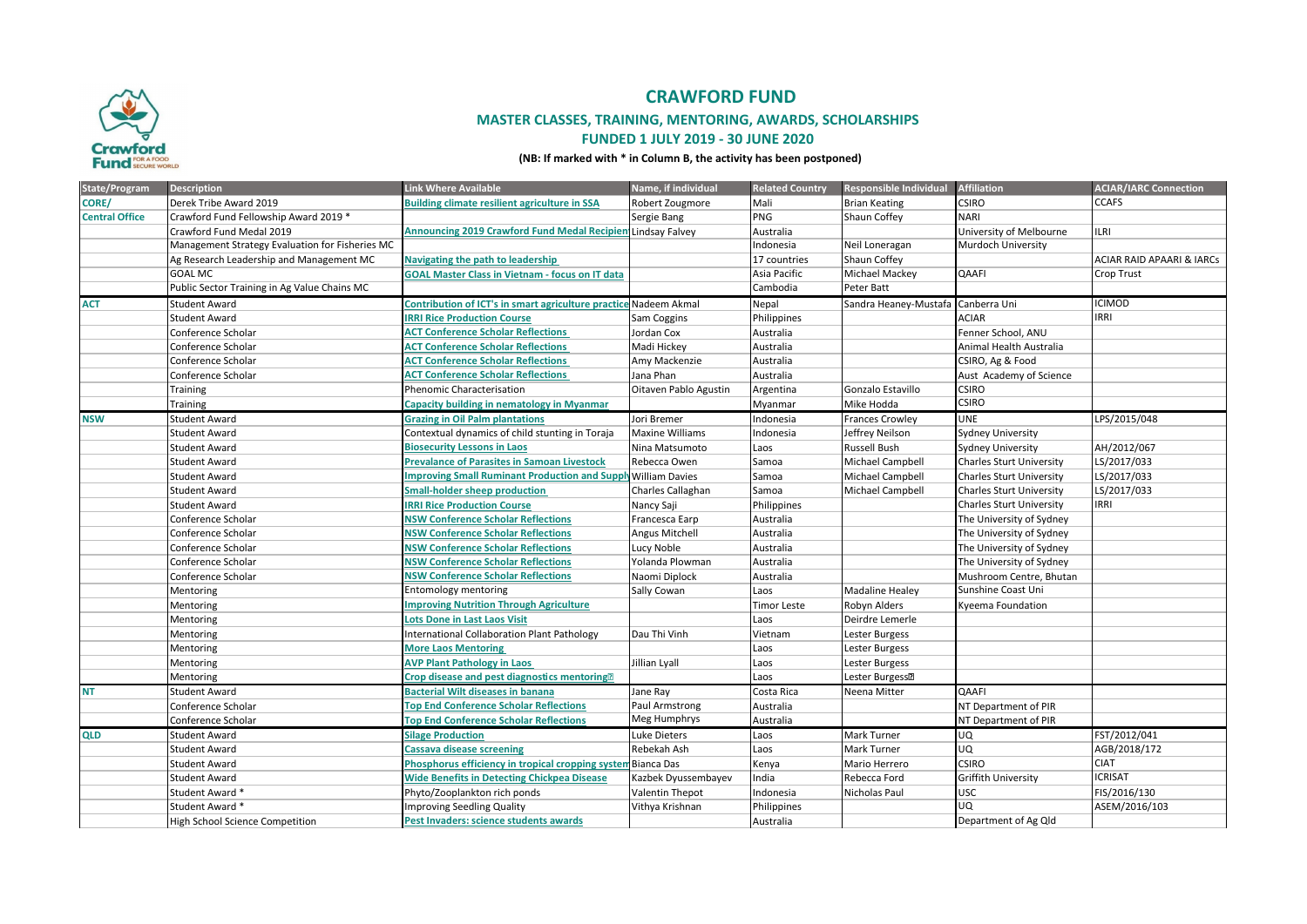

# **CRAWFORD FUND**

## **MASTER CLASSES, TRAINING, MENTORING, AWARDS, SCHOLARSHIPS**

#### **FUNDED 1 JULY 2019 - 30 JUNE 2020**

#### **(NB: If marked with \* in Column B, the activity has been postponed)**

| <b>State/Program</b> | <b>Description</b>   | <b>Link Where Available</b>                                   | Name, if individual          | <b>Related Country</b> | <b>Responsible Individual</b> | <b>Affiliation</b>                | <b>ACIAR/IARC Connection</b> |
|----------------------|----------------------|---------------------------------------------------------------|------------------------------|------------------------|-------------------------------|-----------------------------------|------------------------------|
|                      | Conference Scholar   | <b>Qld Conference Scholar Reflections</b>                     | Luke Dieters                 | Australia              |                               | UQ.                               |                              |
|                      | Conference Scholar   | <b>Qld Conference Scholar Reflections</b>                     | Kazbek Dyussembayev          | Australia              |                               | Griffith University               |                              |
|                      | Conference Scholar   | <b>Qld Conference Scholar Reflections</b>                     | Vithya Krishnan              | Australia              |                               | <b>UQ</b>                         |                              |
|                      | Conference Scholar   | <b>Qld Conference Scholar Reflections</b>                     | Cristina Ocana Gallegos      | Australia              |                               | UQ                                |                              |
|                      | Conference Scholar   | <b>Qld Conference Scholar Reflections</b>                     | Peta Stockwell               | Australia              |                               | UQ                                |                              |
|                      | Conference Scholar   | <b>Qld Conference Scholar Reflections</b>                     | <b>Valentin Thepot</b>       | Australia              |                               | <b>USC</b>                        |                              |
|                      | Training             | TropAg2019 Developing Country ECR Scholarship 10 scholarships |                              | Various                | Stephen Williams              | <b>UQ</b>                         | Some ACIAR ECRs              |
|                      | Training             | Management of Banana Blood disease                            |                              | Indonesia              | Andre Drenth                  | <b>QAAFI</b>                      |                              |
| SA                   | <b>Student Award</b> | <b>Engaging youth in agricultural entrepreneurship</b>        | Manithaythip Thephavanh Laos |                        | Joshua Philp                  | University of Adelaide            | ASEM/2014/052                |
|                      | Conference Scholar   | <b>SA Conference Scholar Reflections</b>                      | <b>Tara Garrard</b>          | Australia              |                               | <b>SARDI</b>                      |                              |
|                      | Conference Scholar   | <b>SA Conference Scholar Reflections</b>                      | Natasha Hallett              | Australia              |                               | University of Adelaide            |                              |
|                      | Conference Scholar   | <b>SA Conference Scholar Reflections</b>                      | Duc Nguyen                   | Australia              |                               | University of Adelaide GFAR       |                              |
|                      | Conference Scholar   | <b>SA Conference Scholar Reflections</b>                      | Joshua Philp                 | Australia              |                               | University of Adelaide - AFW      |                              |
|                      | Training             | <b>Extension Creates Lasting Impression in Vietnam</b>        |                              | Vietnam                | Jay Cummins                   | University of Adelaide GFAR       |                              |
|                      | Training             | Business Planning for Feed Mills in Samoa                     |                              | Samoa                  | Phil Glatz                    | <b>SARDI</b>                      |                              |
|                      | Training             | <b>Capacity building in nematology in Myanmar</b>             |                              | Myanmar                | Mike Hodda                    | <b>CSIRO</b>                      |                              |
|                      | Training             | Silviculture mentoring and study tour                         | Mandan Bashyal               | Nepal                  | lan Nuberg                    | University of Adelaide            | FST/2017/037                 |
|                      | Training*            | <b>Bioinformatic Analysis in Soils</b>                        |                              | India                  | Gupta Vadakutta               | <b>CSIRO</b>                      |                              |
| <b>TAS</b>           | <b>Student Award</b> | <b>Commercial Vegetable and Fruit Production</b>              | <b>Oliver Gales</b>          | <b>Timor Leste</b>     | Peter Kanowski                | University of Tasmania            |                              |
|                      | <b>Student Award</b> | <b>Child Nutrition Through Agriculture</b>                    | Anna Mackintosh              | <b>Timor Leste</b>     | Joanna Jones                  | University of Tasmania            |                              |
|                      | Conference Scholar   | <b>Tasmania Conference Scholar Reflections</b>                | Lucy Cooper                  | Australia              |                               | University of Tasmania            |                              |
|                      | Conference Scholar   | <b>Tasmania Conference Scholar Reflections</b>                | Farug Shahr Isu              | Australia              |                               | University of Tasmania            |                              |
|                      | Conference Scholar   | <b>Tasmania Conference Scholar Reflections</b>                | Kai Peersman                 | Australia              |                               | University of Tasmania            |                              |
|                      | Conference Scholar   | <b>Tasmania Conference Scholar Reflections</b>                | Olivia Woodiwiss             | Australia              |                               | University of Tasmania            |                              |
|                      | Training*            | <b>Bamboo Agritecture</b>                                     |                              | Vietnam/Australia      | <b>Helen Norrie</b>           | University of Tasmania            | LPS/2015/037                 |
|                      | Training             | <b>Impacts Flowing in Timor Leste</b>                         | Chris Thompson               | <b>Timor Leste</b>     | <b>Richard Warner</b>         | Macquarie Franklin                |                              |
|                      |                      | Lorentz Water Pump Balibo                                     |                              | <b>Timor Leste</b>     | <b>Richard Warner</b>         |                                   |                              |
|                      | Training*            | Chondrichthyan research in data-poor fisheries                | <b>Benedict Kiilu</b>        | Kenya                  | William White                 | <b>CSIRO Marine Research Labs</b> |                              |
|                      | Training*            | <b>Mapped geological units for GIS extrapolation</b>          | Agnes Sumareke               | <b>PNG</b>             | Peter D. McIntosh             | <b>Forest Practices Authority</b> |                              |
|                      | Training *           | Training Mai Duc Thinh by Fermen Tasmania                     | Karina Dambergs              | Vietnam                | Steven Ives                   | University of Tasmania            | AGB/2018/171                 |
|                      | Mentoring*           | <b>Acacia Breeding</b>                                        |                              | Vietman                | Chris Harwood                 | <b>CSIRO</b>                      |                              |
|                      | Mentoring            | <b>Professional and Managerial Skills</b>                     | Heimuli Likiafu              | Tonga                  | Graham Wilkinson              | <b>Forestry Consultant</b>        |                              |
| <b>VIC</b>           | Student Award *      | Linking Wheat Biofortification Programs                       | Jesse Beasley                | Mexico                 | Alexander Johnson             | University of Melbourne           | <b>CIMMYT</b>                |
|                      | Student Award *      | Ecological control of Liver Flukes                            | Lily Tran                    | Vietnam                | Travis Beddoe                 | Latrobe University                |                              |
|                      | <b>Student Award</b> | <b>Improving Livestock Production</b>                         | Peter Richardson             | Myanmar                | Angus Campbell                | Melbourne University              | LH/2014/056                  |
|                      | <b>Student Award</b> | Dogs as reservoir (or sentinel) hosts                         | Cassandra Davitt             | Mongolia               | Rebecca Traub                 | Melbourne University              |                              |
|                      | Conference Scholar   | <b>Tasmania Conference Scholar Reflections</b>                | Nickala Best                 | Australia              |                               | La Trobe University               |                              |
|                      | Conference Scholar   | <b>Tasmania Conference Scholar Reflections</b>                | Lily Tran                    | Australia              |                               | La Trobe University               |                              |
|                      | Conference Scholar   | <b>Tasmania Conference Scholar Reflections</b>                | Antoinette Wichmann          | Australia              |                               | University of Melbourne           |                              |
|                      | Training             | Digital data-surveys                                          |                              | 6 in Asia - Pacific    | David McGill                  | University of Melbounre           | Variety of LPS projects      |
|                      | Training*            | Plant biosecurity and phenotyping principles                  |                              | Myanmar                | Sally Norton                  | Australian Grains Genebank        |                              |
|                      | Training             | <b>Plant Diseases, Biosecurity &amp; Quarantine</b>           |                              | 3 in Asia              | Paul Taylor                   | Melbourne University              |                              |
|                      | Training *           | Sustainable potato production                                 |                              | Vanuatu                | Nigel Crump                   | AusPICA                           |                              |
|                      | Training *           | Animal health and biosecurity diagnostics                     |                              | <b>Bhutan</b>          | <b>Travis Beddoe</b>          | La Trobe University               |                              |